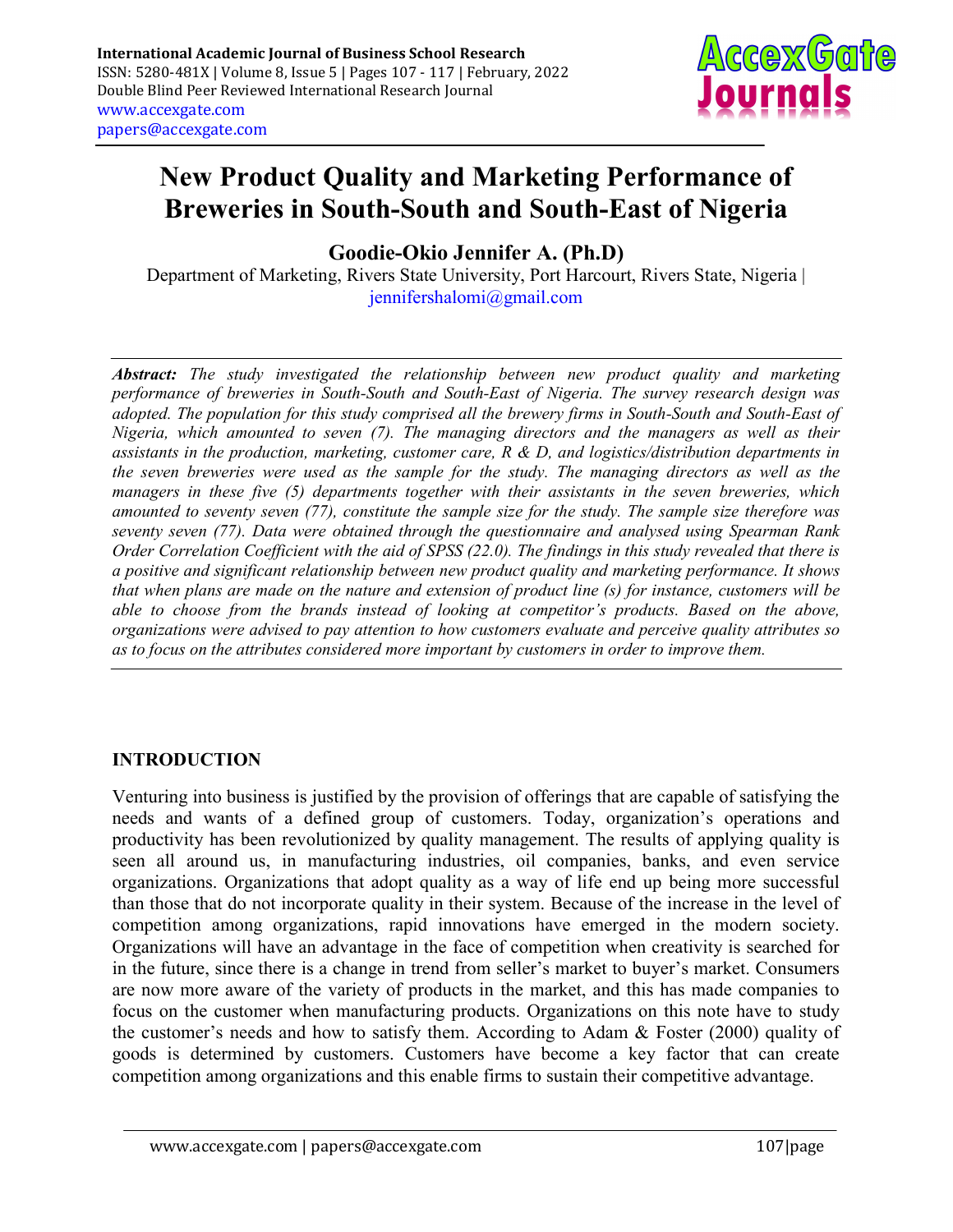Poor quality products in most cases result in the gathering of customers who don't end up being loyal. In some cases, even the ones that are loyal to existing brands will be discouraged. If products are not of the required specification, it could make them uncompetitive and the resources spent will be a waste. Apart from this, the organization's corporate image is also affected negatively. Despite this knowledge, some organizations pay little or no attention on the quality of products they introduce. It is on this note that this study sought to find out the impact of new product quality on customer loyalty of Brewery firms in Port-Harcourt metropolis.

## LITERATURE RVIEW

## Theoretical Foundation

## Theory of Attractive Quality-Kano Model

This theory as developed by Kano in the 1980s. It was aimed to better understand how customers evolve, evaluate and perceive quality attributes so as to focus on the attributes considered more important by customers in order to improve them. Kano model exposed how the differences that demarcate the degree called sufficient by that of excellent when customer's satisfaction is considered. It considers that quality attributes are dynamic, meaning that over time, a feature may change from satisfactory to unsatisfactory. It is evident that the application of Kano model is important for designing products and services, analyzing the characteristics of the product / service, continuous improvement of quality, manufacturing / delivering of services, and determining customer satisfaction.

The model reveals that in the mind of the consumer, satisfaction and dissatisfaction are two independent concepts and should be considered separately. It shows that the relationship between performance of a need and satisfaction or dissatisfaction as experience is not necessarily linear. So there should be analysis on the possibilities of improving the quality of products and services, because it takes into account the nonlinear relationship between performance and satisfaction.

## Concept of New Product Quality

A new product quality is the ability to demonstrate a new product in its fit. it includes the overall durability, reliability, accuracy, ease of operation and repair. This makes it open that customers tend to see a product that is lacking one or two of the above characteristics as being of lesser quality when compared to the one that has got all of them. In the 1970s and early 1980s, one of the major feature of an industrial economy was the increased emphasis on internal quality of execution, rather than price, as a major competition tool. The issue of product quality has been studied by many scholars (Lee & O'Connor, 2003; Kohli,1999; Kartz & Shapiro, 1992; Mitra & Golder; Teas & Agarwal 2000).

The management of a new product in a way that will prolong its uniqueness, profitability, as well as long life span in the market place should put into consideration the aspect of its quality. This is necessary since consumers in most cases make their choices of purchase on the grounds of product quality. This is supported by Matsa, (2009) when he said "The choice of what product to purchase in most consumer markets is not majorly determined by the lowers of price, a product quality could be a determining factor. New product quality is the comprehensive evaluation of the goodness of the performance of a new good or service (Choi & Pucik). Calanton & Knight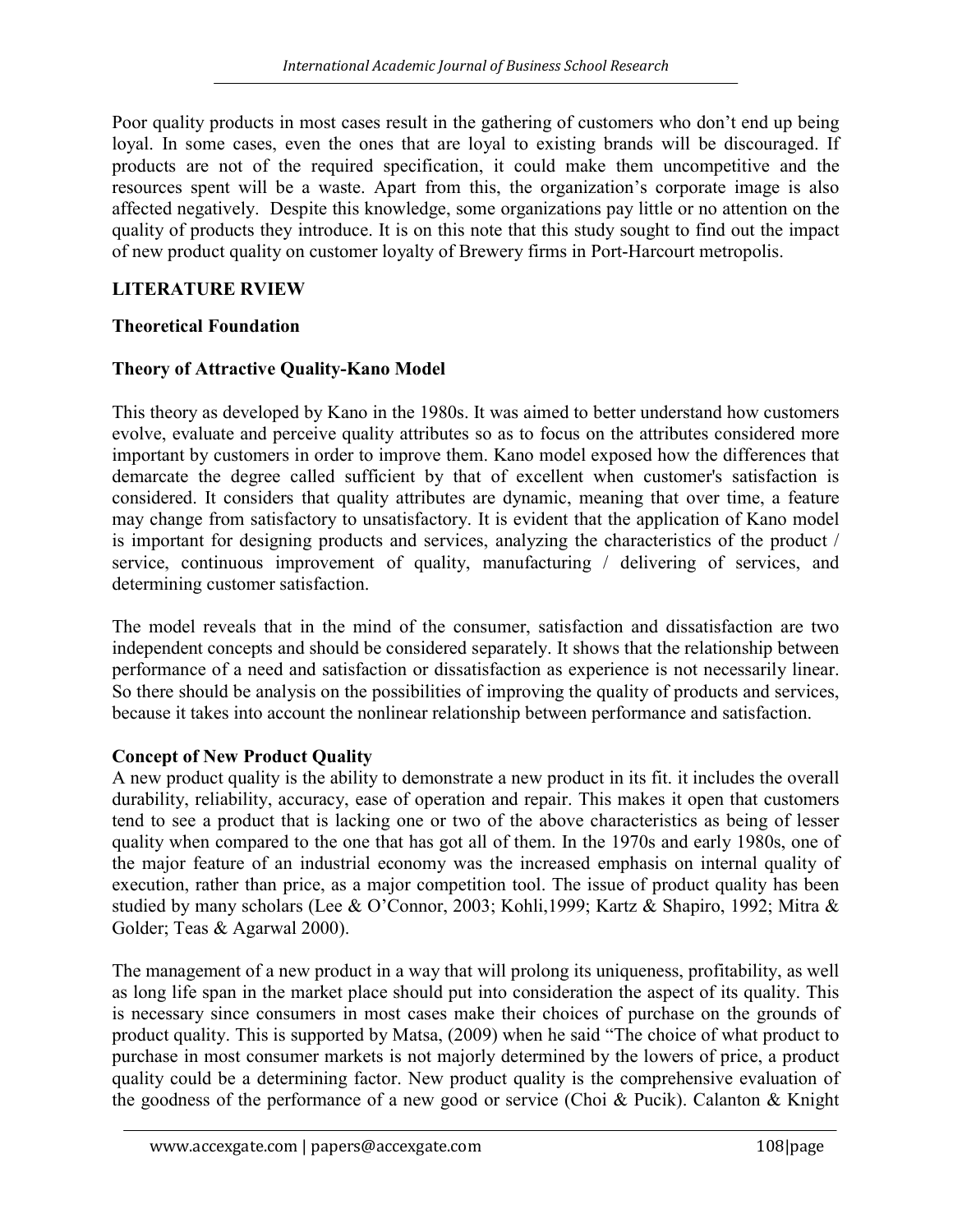(2000) also commented on this by saying "quality products are those that fit and free from defects. It is seen that winning companies improves at a faster rate that is faster than that of their competitors". They make use of every available opportunity to make their consumers happy by improving on the quality of their offerings faster. According to Farrel & Saloner (1985), the best thing you should do is to make your customers so happy that they begin to brag about your products to others.

New product quality can be said to be the group of features, characteristics of a released innovation which determine its durability and which can be controlled by a manufacturer to meet certain basic requirement. According to Didia (2004) "innovations are not failure proofs. Hence, the development of new product should be done strictly with carefulness and attention to every necessary detail to ensure that all possible errors are detected and corrected so as to ensure the right quality upon launching. This boils down to the fact that being the first to innovate is not the ultimate, but the innovation of quality product is what gives a company a competitive edge. Henard & Szymanski (2001) expressed that "concentrating on speed for its own sake may lock the company into feverishly developing more and more products, faster and faster, with less yield and less relevance to the market place.

# Concept of Marketing Performance

Marketing performance is marketing's result or output compared against the set objectives. Sivadas & Dwyer. (2000) explained that measuring performance has been a central issue in marketing, and remains a vital concern for a majority of organizations. The marketing science institutes research priorities for 2002-2004 also confirmed this when 'Assessing Marketing Productivity and Marketing Metrics' was voted as the highest topic for academic study. Recently managers as well as academics have both been drawn to the topic with an urgency and scope previously unpredicted. According to Garvin (1987), the reason the measurement of performance suddenly captured an attention is because, information relating to marketing has been increasingly demanded, after a decade of downsizing, major organizations were reaching the points of diminishing returns which have led to a refocusing on marketing as a driver of future profit and growth, thirdly, a measure of business performance such as the balance scorecard has made the inclusion of marketing measures attractive in the overall assessment of business performance. Finally, marketing managers have become frustrated with other performance measures with little or no value on what they do.

Business performance measurement is receiving active investigation from both practitioners and academics, the attention given to it has made new reports and articles on the topic to appear at a rate of one every five hours of every working day since 1994, with a search of the World Wide Web revealing over 170,000 references (Tellis & Johnson, 2007). Sheremata (2004) expressed that at one level, it may be as simple as its definition, although at another level the notion of a general level of performance is both intriguing yet continually disappointing. Performance is the aggregation of basic stages of action, from intention to result. It will be of no use engaging in marketing activities that cannot be measured; this is because those activities will not yield efficient result. If you can't measure you can't control, if you can't control you can't manage, if you can't manage you can't improve and be efficient.

Analysing the performance of marketing strategies should make clear and give an understanding of how marketing decisions influence financial results and their consequences on the firm cash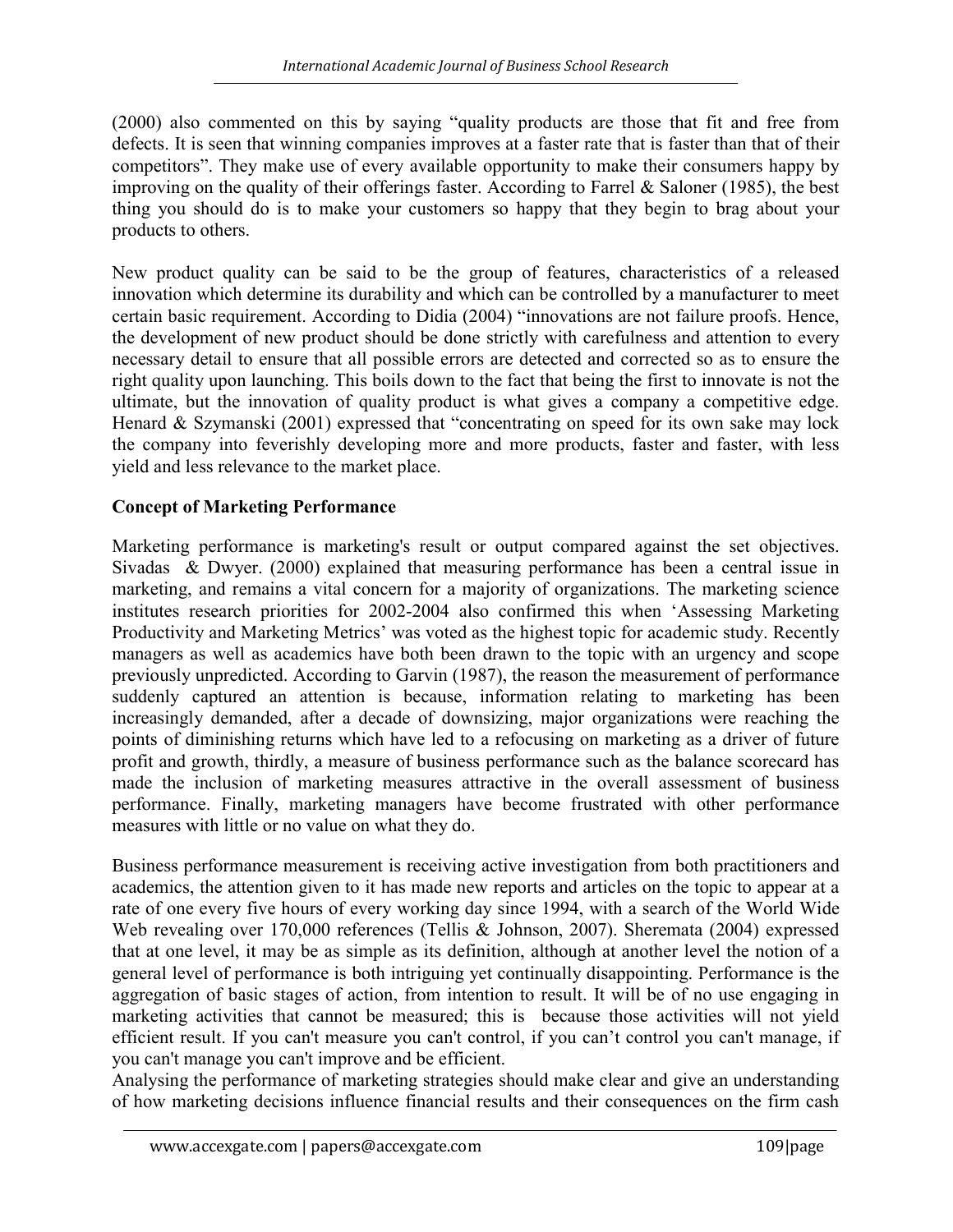flow. This level requires a marketing strategy analysis models that are more complex than the simple input-output analyses.

# Customer Satisfaction

Customer satisfaction has been a popular topic in marketing practice and academic research since Cardozo's (1965) initial study of customer effort expectations and satisfaction. Customer satisfaction is regarded as the head of all marketing activities. According to Dutka, (1994), the principal purpose of marketing is to satisfy customer needs and wants. Satisfying customers is essential because satisfied customer will reward firm with favourable behaviour. It's found that enhancing customer satisfaction bring about a higher future profitability (Anderson et al, (1994), increase consumer willingness to pay a higher price, make a good accommodation and use the product frequently (Hayes, 2008) and develop customer loyalty (Salini, and Kenett, 2009). All these points to the fact that customers satisfaction play a significant role in generating long term benefits for companies (Homburg et al, 2006)

There are many attempts on the definition and the clarification of what customer satisfaction is in marketing literature. Oliver (1977) defines customer satisfaction as "the customer fulfilment response". It is a judgement that a product feature or the product provided (or is providing) a pleasurable level of consumption related fulfilment. This could either be under or over fulfilment. According to Hung (1977), satisfaction is a kind of stepping away from an experience and evaluating it. One could have a pleasurable experience that caused dissatisfaction because even though it was pleasurable, it wasn't as pleasurable as it was supposed to be. So satisfaction / dissatisfaction isn't an emotion, it's the evaluation of the emotion. Woodruff and Gandiar (1996) rendered satisfaction to be the evaluation or feeling that results from the disconfirmation process. It is not the comparison itself (i.e. the disconfirmation process), but the customers response to the comparison. Customer satisfaction is also seen as an emotional response to the experiences provided by associating with particular product purchasers, retail outlet, or even molar patterns of behaviour such as shopping and buying behaviour and also the overall market place (Westbrook and Reilly, 1983).

According to Oliver (1981), "Customer Satisfaction is the summary of psychological state resulting when the emotion surrounding disconfirmed expectations is coupled with the consumers' prior feelings about the consumption experience". Customer satisfaction is the satisfactory post-purchase experience with a product, given an existing purchase expectation (Vavra, 1997). It is also said to be the buyer's cognitive state of being adequately rewarded for the sacrifices he has undergone (Howard and Sheth, 1969).

Tse and Witon (1988) defined it as "the consumer's response to the evaluation of the perceived discrepancy between prior and expectations and the actual performance of the product as perceived after its consumption. Berry and Parasuram argued that since customer satisfaction is influenced by the availability of customer services, the provision of quality customer service has become a major concern of all businesses. They see customer satisfaction as typically a post consumption evaluative judgement concerning a specific product or service. It is the result of an evaluative process that contrasts pre-purchase expectations with perceptions of performance during and after the consumption experience.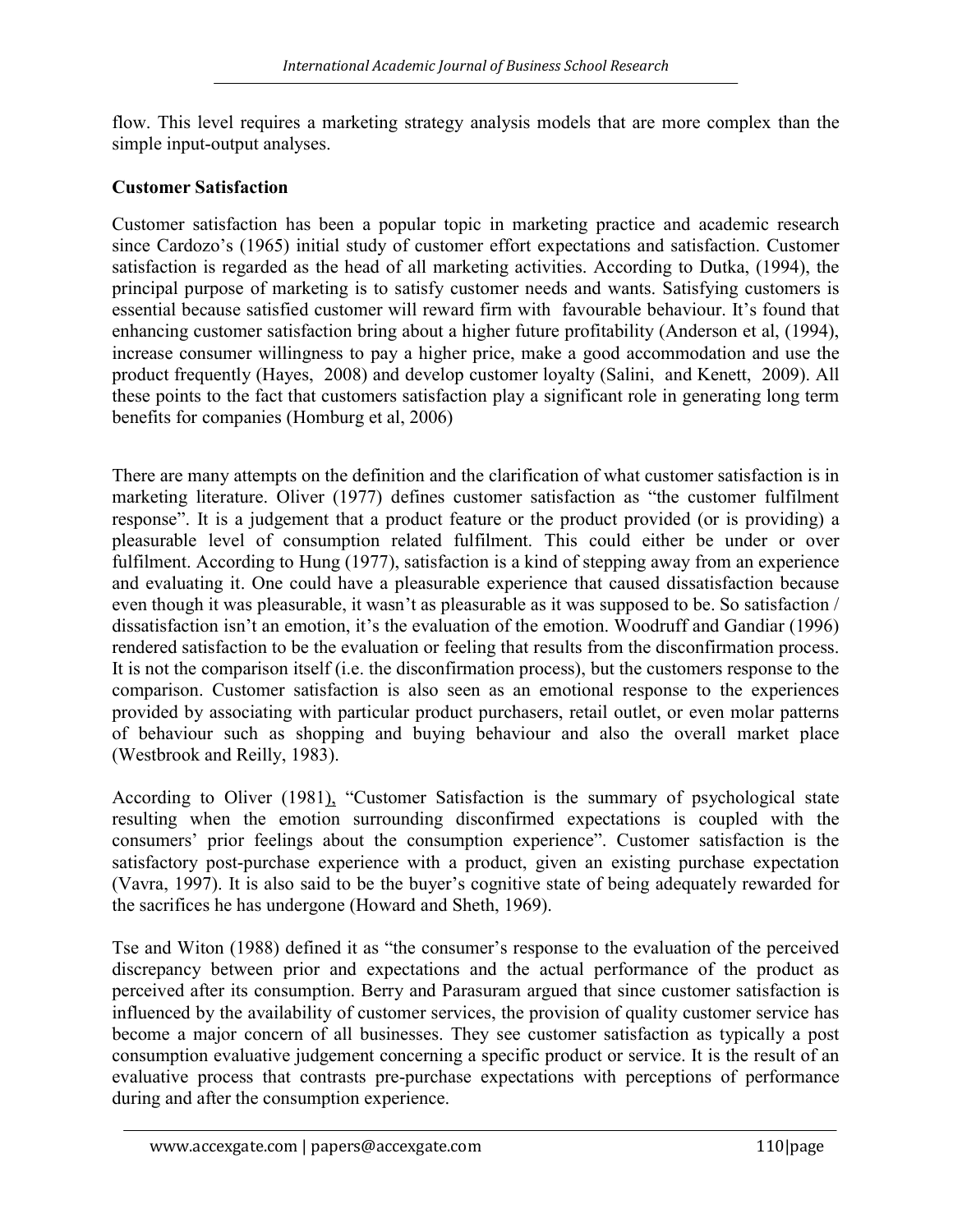## Customer Loyalty

Firms were merely focused on innovation and the triggering of new marketing philosophies, methods and information that will leave customers with no choice than to buy its products. But today customers no longer attach much importance to information (Jacoby & Chesnut, 1978). this is so because all information needed concerning a product is at their fingertips. Their interest now is on products benefits and practical features. Contemporary marketing practitioners, no longer concentrate solely on attracting new customers but also keeping those they have acquired because of the numerous gains of customer retention. According to Mitchell & Tomo (2005) Successful firms consciously create customer satisfaction and loyalty.

According to Hammond et al (1996), loyalty is a customer's inclination to re-buy a particular brand through actions which is measurable and significantly affect sales. Oliver (1999) sees it as a profoundly accommodated steadfastness, to repurchase the product frequently in the future, by that giving rise to repetitions identical brand or identical brand-set buying, notwithstanding environmental influences and switching behaviour. On the other hand Jones and Sesser (1995), sees it as a "sentiment of the fidelity to or fondness for a firm's people or products. Scholars have different opinions as to how loyalty should be measured. According to Pine et al (1995) loyalty should be measured by using "re-buys dynamics and recommendations", but schiffman (1997) argued that "loyalty is not an attitudinal function and thus, should be measured through a purchase parameter so as to include cognitive captured consumer and habitual purchases among others.

# New Product Quality and Marketing Performance

The significance of quality and quality control has been studied by several scholars. Kotler, Amstrong,(2010), Eliashberg & Robetson (1988), Curkovic, Vickery & Droge (2000), Singh et al, (2012), Sivadas & Dwyer (2000), Singh et al, (2012), Tellis, Yin, & Nivas (2009), Kordupelski, Rust & Zahorik (1993), Deming (2000) etc have all undertaken studies on product quality and quality control. These studies indicate the association between new product quality and marketing performance. Organizations exist on the base of the offerings they offer and the willingness of customers to patronize those offerings (Didia 2004). This is where the role of quality comes in because the performance of a firm can only be attributed to the delirious of its customers.

According to Zeithaml (1988). "The choice of what product to purchase in most consumer markets is not majorly determined by the lowers of price, a product quality could be a determining factor". Kotler supports this when he said marketing is not the art of finding clever ways to dispose of what you make, it is the art of creating genuine customer value and this value comes in the present of a quality products. He went further to say that there is only one winning strategy; it is carefully defining the target market and directing a superior offering to that target market. New product quality is very important in marketing performance this is so because it is known that first impression matters. A newly launched product that lacks quality will go nowhere before it gets to its decline stage. People that purchase the product at the time of introduction will lose interest in it and might not re purchase the product again. They will also discourage people close to them because of their dissatisfaction (Creusen & Schoonmans, 2005 ). Armstrong and kotler (2004) opined that a new product quality is the ability to demonstrate a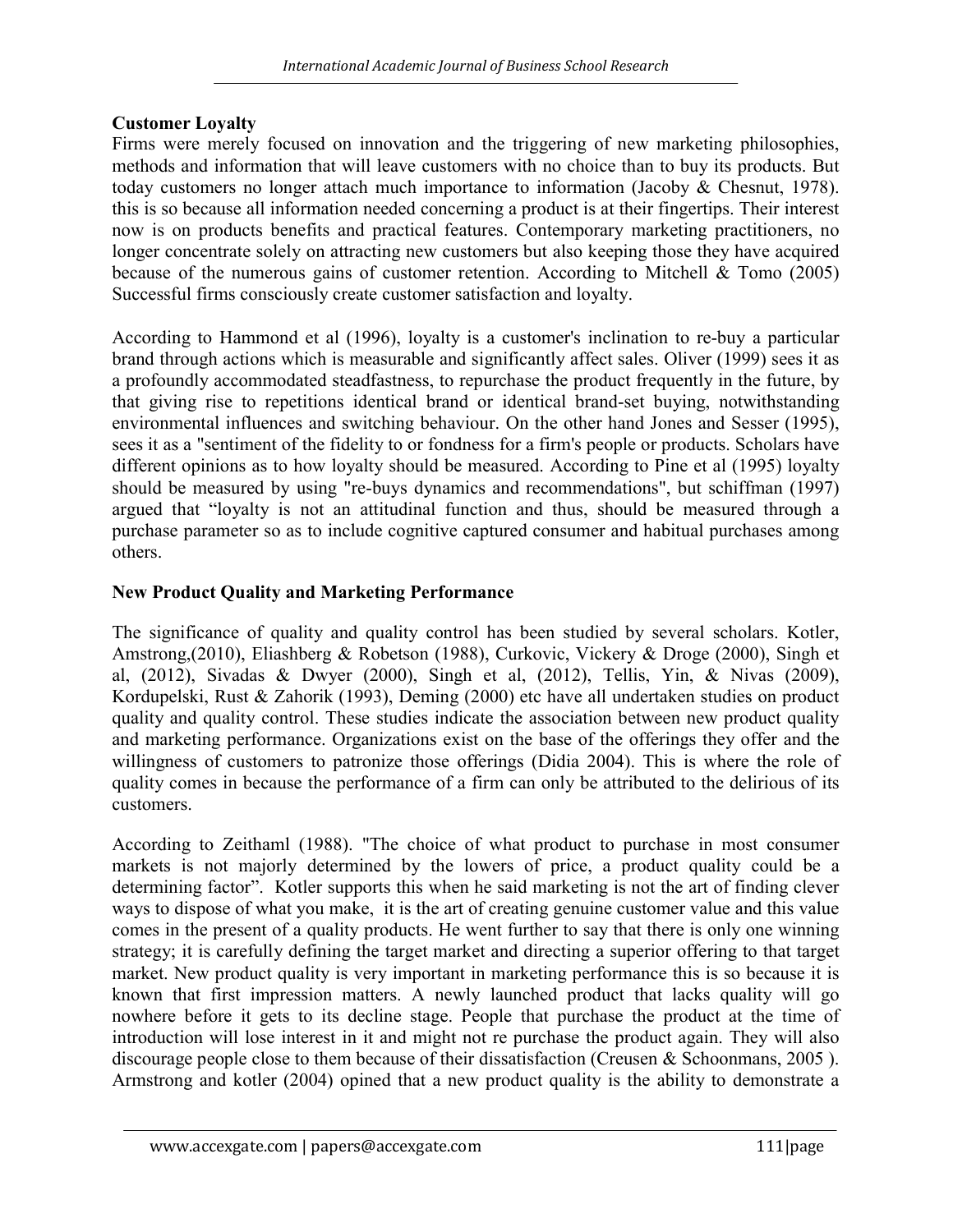new product in its function. it includes the overall durability, reliability, accuracy ease of operation and repair.

Also chatina and Andy (2003) opined that it is only when a customer is satisfied with the offering of a company with regards to quality that they are willing to patronize such a product again. Huang Soutar & Brown (2004) analyzed the relationship between new product quality and marketing performance, they found out that quality have a positive and significant association on marketing performance. Breweries like Guinness Pabod and Nigeria breweries all have a taste of positive performances as a result of introducing quality products. Guinness product has won grand gold, gold and silver medals at the world module selection competition. Also, they were awarded the international quality trophy for high quality beer (Guinness Nigeria 2016)

## **METHODOLOGY**

This study adopted a survey research design. The population of the study comprised the seven (7) brewery firms in the South - South and South – East of Nigeria as reported by Nigerian stock exchange, 2017. The seven (7) breweries in the South-South and South East Nigeria were considered since they are below thirty (30). The managing directors in these companies and the managers as well as their assistants in the production, marketing, customer care, R & D, and logistics/distribution departments of each company were chosen as the target population, because they were in the right position to supply the relevant data for the study. The managing director of each company and two managers each from production, marketing, customer care, R & D, and logistics/distribution of the seven companies were selected as the sample size for the study. The total number of respondents in each company therefore amounted to eleven (11). Since there are seven companies, the total numbers of the respondents amounted to seventy seven (77). Therefore, the sample size for the study was seventy seven (77).

This study adopted the questionnaire as its basic research instrument. This helped in translating the research objectives in specific questions, which respondents easily answered. Valid information, were thus given. The questionnaire was divided into two (2) sections. The first section was used to get demographic data while the other section was used to get responses that are related to the research questions. Copies of questionnaires were distributed by the researcher to individuals within the firms and collected on the spot, so as to reduce loss. Data will be collected from individuals within the firm.

The nature of relationship that exists between new product quality and marketing performance was x-rayed. To understand this, descriptive statistics such as frequency percentage, mean and standard deviation were used to analyse the data and Spearman Rank Order correlation coefficient with the aid of SPSS version 22.0 was used to test the hypotheses of the study. In order to test how valid the questionnaire was as regards measuring what it is supposed to measure, it was subjected to content validity. It was also subjected to professional scrutiny. A test-re-test method was adopted to know if there is consistency of the instruments. The reliability of the items measured using the Cronbach Alpha tool had high values ( $\geq 0.7$ ). This showed the consistency in the response gotten from respondents. The reliability of the instrument used was also revealed.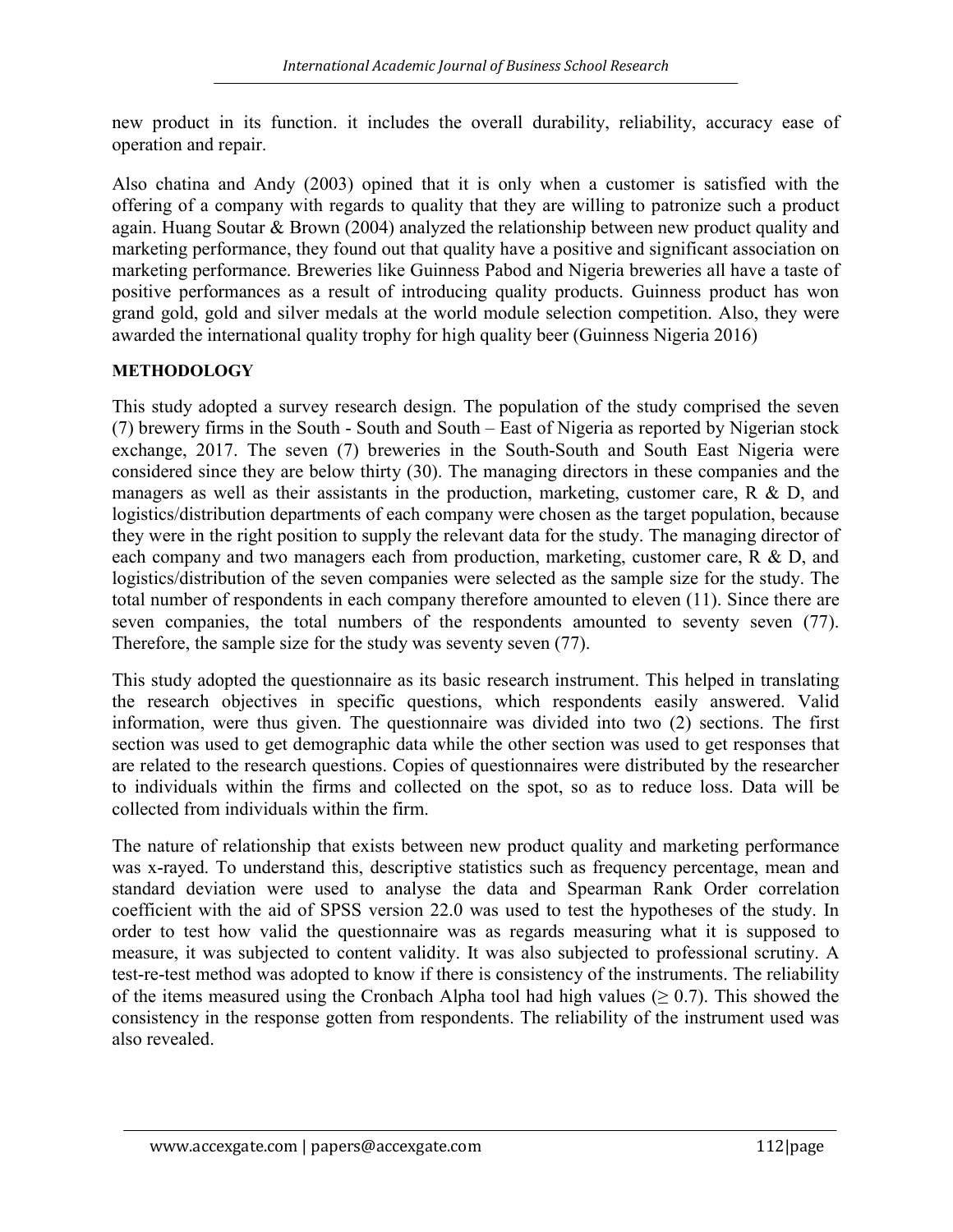## Questionnaire Response

| Questionnaire | Number | Percentage $(\% )$ |
|---------------|--------|--------------------|
| Distributed   |        | 100                |
| Not Retrieval |        | 6.5                |
| Retrieval     |        | 93.5               |
|               |        |                    |

Source: Field Survey (2017)

From the sixty (60) questionnaires distributed, fifty four (54) representing 90% were returned, valid and used for the analysis, while six (6) representing 10% were not returned.

## Relationship between New product Quality and Customer Satisfaction

Table 2; Correlation Analysis showing the relationship between new product quality and customer satisfaction

#### Correlations

| Type           | Variables 1  | <b>Statistics</b>              | New Product quality | <b>Customer Satisfaction</b> |
|----------------|--------------|--------------------------------|---------------------|------------------------------|
| Spearman's rho | New product  | Correlation                    | 1.000               | $.719**$                     |
|                | Quality      | Coefficient<br>Sig. (2-tailed) |                     | .000                         |
|                |              | N                              | 72                  | 72                           |
|                | Customer     | Correlation                    | $.719**$            | 1.000                        |
|                | Satisfaction | Coefficient                    |                     |                              |
|                |              | Sig. (2-tailed)                | .000                |                              |
|                |              | N                              | 72                  | 72                           |
|                |              |                                |                     |                              |
|                |              |                                |                     |                              |
|                |              |                                |                     |                              |
|                |              |                                |                     |                              |

Source: SPSS V. 22.0 printout (based on field 2017).

Table 2 shows that Spearman's correlation coefficient (r) = .719<sup>\*\*</sup>, this value is high, implying that a strong relationship exist between New product quality and Customer satisfaction. The positive sign of the correlation coefficient means a positive relationship exist between both variables. That means an increase in New product quality is accompanied with an increase in customer satisfaction. Probability/significant value (PV) is  $0.000 \le 0.05$  level of significance, consequently, the researcher rejects the null hypothesis and concludes that there is a significant relationship between New Product quality and Customer satisfaction.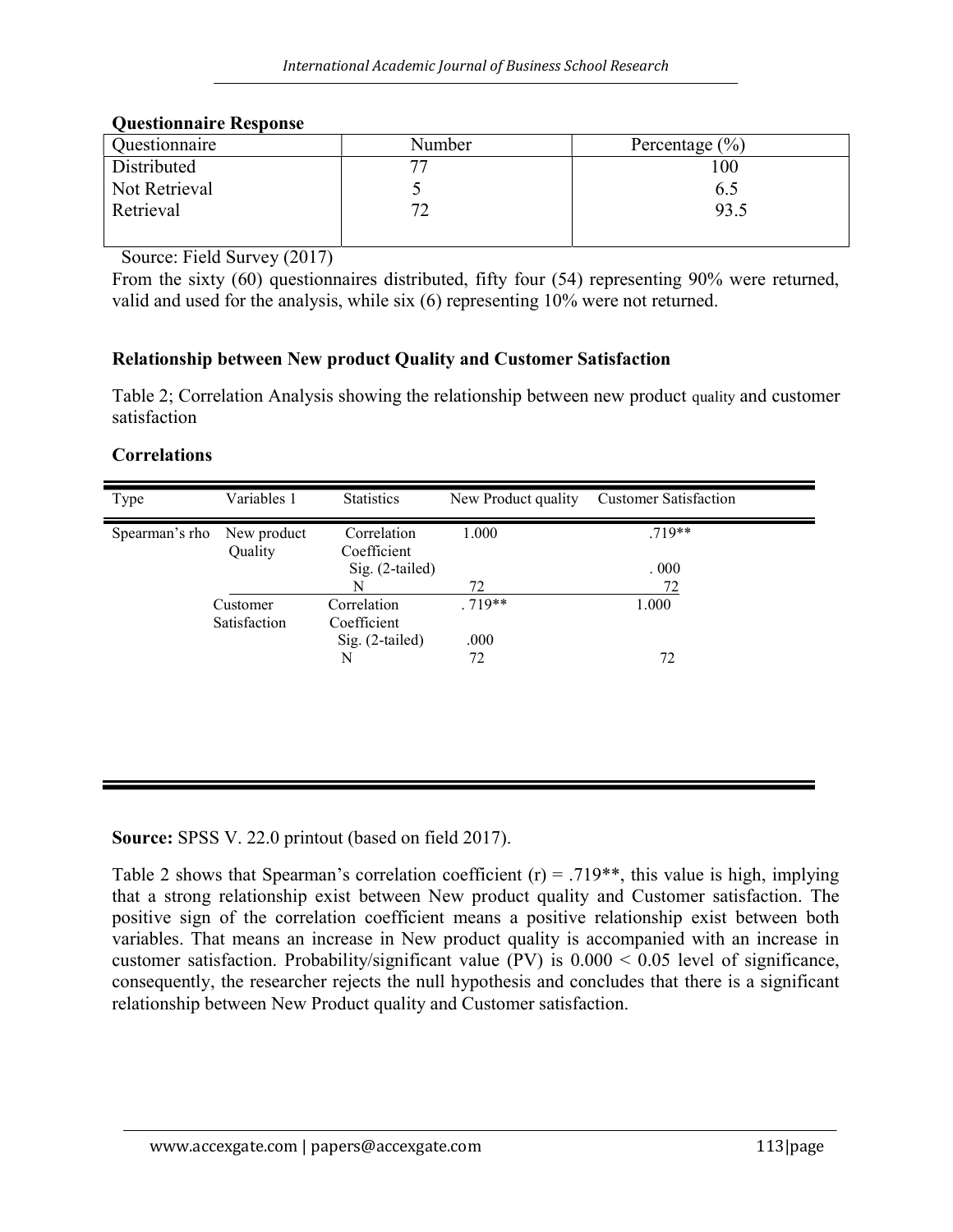#### Relationship between New product Quality and Customer Loyalty

Table 3; Correlation Analysis showing the relationship between new product quality and customer loyalty.

#### Correlations

| Type           | Variables 1            | <b>Statistics</b>          | New Product quality | Customer Loyalty |
|----------------|------------------------|----------------------------|---------------------|------------------|
| Spearman's rho | New product<br>quality | Correlation<br>Coefficient | 1.000               | $.632**$         |
|                |                        | $Sig. (2-tailed)$          |                     | .000             |
|                |                        | N                          | 72                  | 72               |
|                | Customer               | Correlation                | $.632**$            | 1.000            |
|                | Loyalty                | Coefficient                |                     |                  |
|                |                        | $Sig. (2-tailed)$          | .000                |                  |
|                |                        | N                          | 72                  | 72               |
|                |                        |                            |                     |                  |
|                |                        |                            |                     |                  |

Source: SPSS V. 22.0 printout (based on field 2017).

Table 3 shows that Spearman's correlation coefficient (r) = .632\*\*, this value imply a strong relationship exist between New product quality and customer loyalty. The positive sign of the correlation coefficient means a positive relationship exist between both variables. That means an increase in New product quality is accompanied with an increase in customer loyalty. Probability/significant value (PV) is  $0.000 \le 0.05$  level of significance, consequently, the researcher rejects the null hypothesis and concludes that there is a significant relationship between New Product Quality and Customer loyalty.

## Study Findings

It was found that there is a positive and significant relationship between new product quality and customer satisfaction. This is supported by Eliashberg  $\&$  Robetson (1988), when they said customer satisfaction is the degree to which product performance matches the expectation of customers. Quality without a doubt remains a critical factor in customer satisfaction (Curkovic, Vickery & Droge (2000).

After a purchase, It was seen that a product that lacks quality might not be re-purchased. with this, it will b difficult to maintain loyal customers. According to Tellis, Yin, & Nivas (2009), one of the most effective ways of generating customer loyalty is by delivering superior value via quality product. Also Sivadass & Dyer (2000) observed that the loyalty of customers will be higher when there is a strong perception in a product's performance. Introducing a quality product is one of the ways companies build trust for their other products that has been in existence.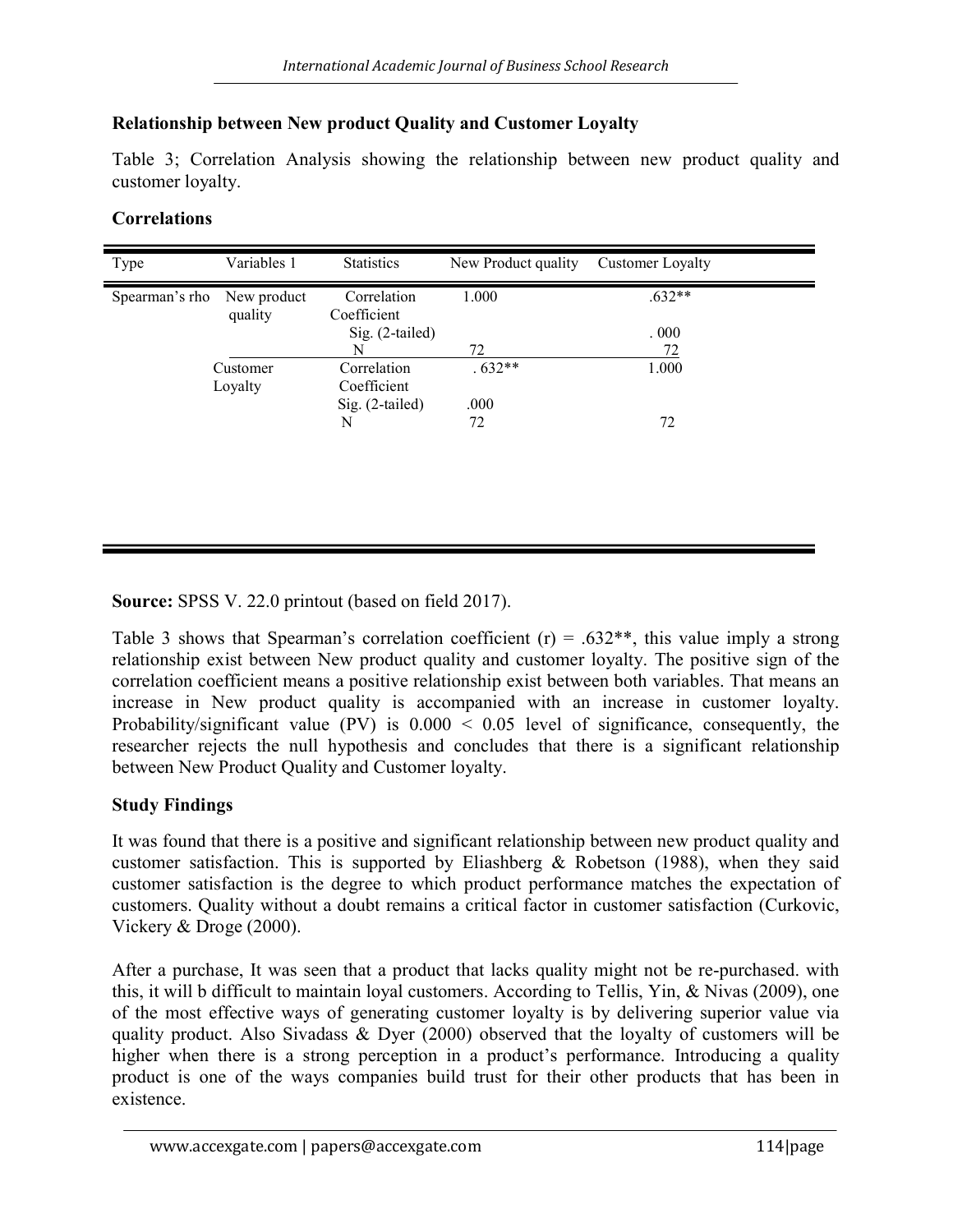#### Conclusion and Recommendation

It was concluded that there is a positive and significant relationship between new product quality and customer satisfaction, and between new product planning and customer loyalty. It is therefore recommended that companies be alert to its responsibilities in drawing and addressing their production planning agenda. Also, companies should not just innovate because others are innovating. Quality consideration should be inculcated in company's system so as to make improvement in their marketing performance.

#### References

Adam, E. E., and S. T. Foster. 2000. Quality improvement approach and performance: Multisite analysis within a firm.Journal of Quality Management5 (2): 143–58.

Ambler, T. (2014). Assessing marketing performance: reasons for metrics selection. Armstrong, G. (2010). Principles of Marketing: fourth European Edition Pearson Prentice Hall. Calantone, R. J., and G. Knight. 2000. The critical role of product quality in the international performance of industrial firms. Industrial Marketing Management 29 (6): 493–506.

Chetura, R. and Andy, N. (2003). Some moderating effect on service quality retention link. International Journal of Operations &Production Management, 23(2), 230-248.

Choi, H., and V. Pucik. 2005. Relationship between innovativeness quality, growth, profitability, and market value. Strategic Management Journal 26 (6): 555–75.

Creusen, M. E. H., and J. P. L. Schoormans. 2005. The different roles of product appearance in consumer choice. Journal of Product Innovation Management 22 (1): 63–81.

Curkovic, S., Vickery, S. K. and Droge, C. (2000). An empirical analysis of the competitive dimensions of quality performance in the automotive supply industry. International Journal of Operations and Production Management 20 (3): 386–403.

Dutka, A.F. (1994) AMA Handbook for Customer Satisfaction: Research, Planning, and Implementation. Lincolnwood, IL: NTC Bisomess Books.

Eliashberg, J., and T. Robertson. 1988. New product preannouncing behavior: A market signaling study. Journal of Marketing Research25 (3): 282–92.

Farrell, J., and G. Saloner. 1985. Standardization, compatibility and innovation. Rand Journal of Economics 16 (3): 70–83.

Garvin, D. A. 1987. Competing on the eight dimensions of quality. Harvard Business Review 6 (1): 101–9.

Hayes, B.E. (2008) Measuring Customer Satisfaction and Loyalty: Survey Design, Use, and Statistical Analysis Methods. Milwaukee, WI: ASQ Quality Press.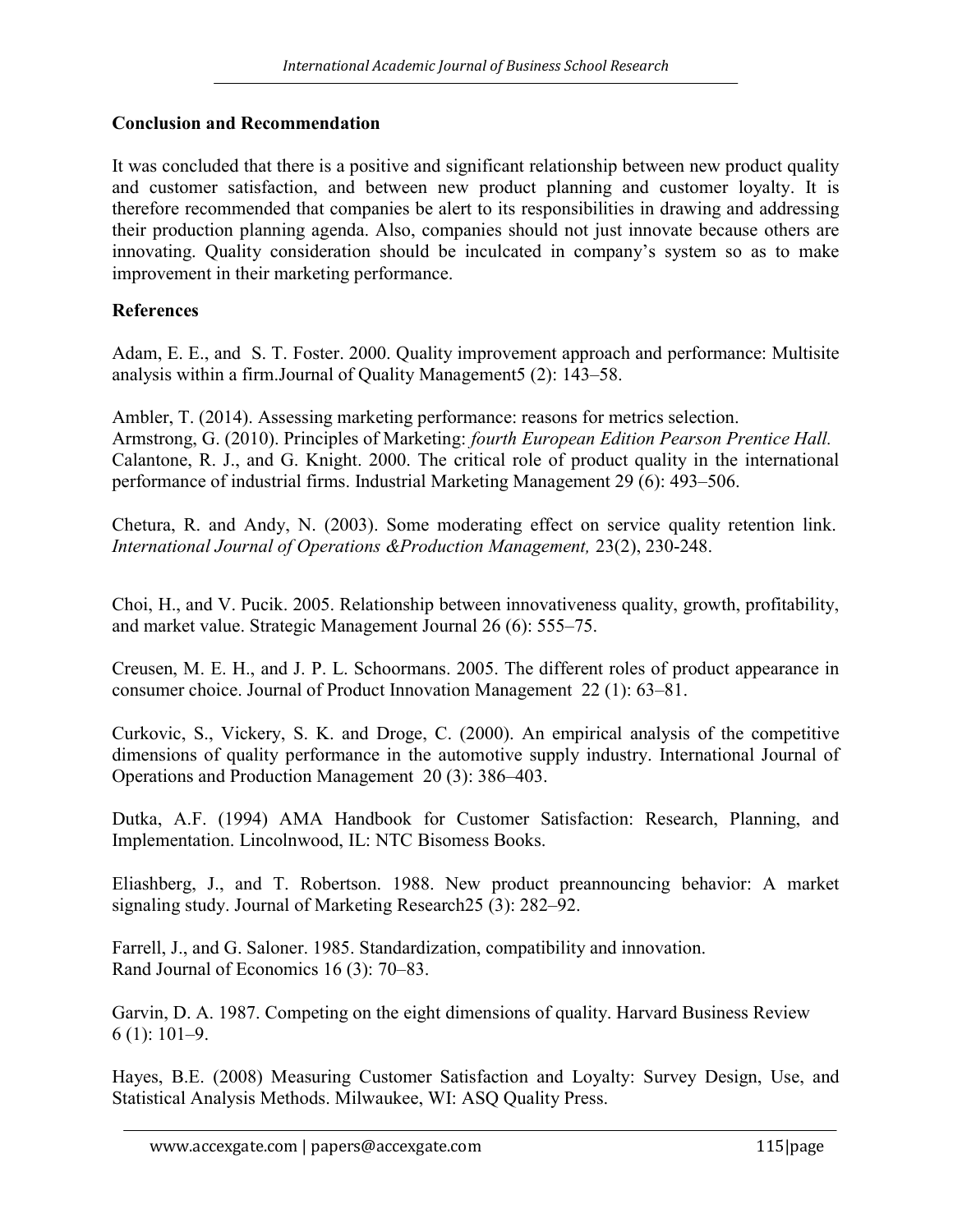Henard, D. H., and D. M. Szymanski. 2001. Why some new products are more successful than others. Journal of Marketing Research 38 (3): 362–75.

Howard, J. A. & Sheth J, N. (1969). The Theory of Buyer Behaviour. New York: John Wiley & Sons.

Huang, X., G. N. Soutar, and A. Brown. 2004. Measuring new product success: An empirical investigation of Australian SMEs. Industrial Marketing Management 33 (2): 117–23.

Jacoby, J. & Chesnut, R.W. (1978). Brand Loyalty: Measurement & Management.

Jacoby, J. (1971). A model of multi-brand loyalty. Journal of Advertising Research, 11(3) 25- 61

Kano, N.(1995). Upsizing the organization by attractive quality creation. Paper presented at 1st World Congress on Total Quality Management, London.

Katz, M. L., and C. Shapiro. 1992. Product introduction with network externalities. Journal of Industrial Economics 60 (3): 55–83.

Kohli, C. 1999. Signaling new product introductions: A framework explaining the timing of preannouncements. Journal of Business Research 46 (1): 45–56.

Kordupelski, R.E., Rust, R., and A. Zahorik. 1993. Why improving quality doesn't improve quality (or whatever happened to marketing?). California Management Review 35 (Spring): 82–95.

Lee, Y., and O'Connor G. C. (2003). New product launch strategy for network effects products. Journal of the Academy of Marketing Science 31 (3): 241–55.

Mitra, D. and P.N. Golder. 2006. How does objective quality affect perceived quality? Shortterm effects, long-term effects, and asymmetries. Marketing Science 25 (3): 230–47.

Mitchell, I.S. & Tomo, A. (2005). Brand preference factors in patronage and consumption of Nigerian beer. Columbia Journal of World Business 20(1), 36-45.

Salini, S. and Kenett, R. S. (2009) Bayesian networks of customer satisfaction survey data. Journal of Applied Statistics, 36(11), 1177–1189.

Sheremata, W. A. 2004. Competing through innovation in network markets: Strategies for challengers. Academy of Management Review 29 (3): 359–77.

Sivadas, E., and F. R. Dwyer. 2000. An examination of organizational factors influencing new product success in internal and alliance-based processes.Journal of Marketing64 (1): 31–49.

Teas, R. K., and S. Agarwal. 2000. The effects of extrinsic product cues on consumers' perceptions of quality, sacrifice, and value. Journal of the Academy of Marketing Science 28 (2): 278–90.

Tellis, G. J., and J. Johnson. 2007. The value of quality. Marketing Science 26 (6): 758–73.